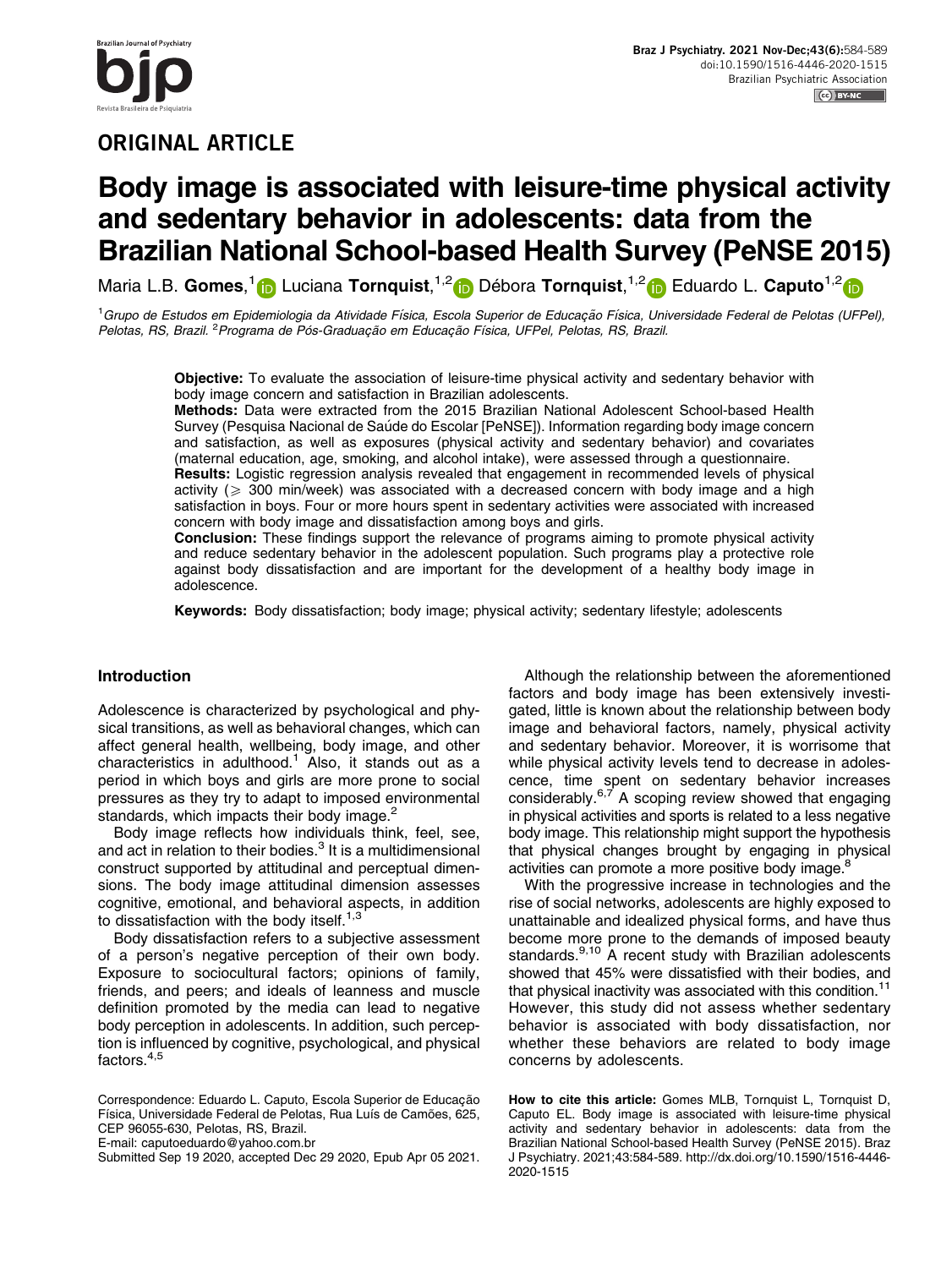In this context, it is relevant to provide evidence to understand whether physical activity and sedentary behavior are associated with adolescents' body image. It should be noted that cultural and economic factors play an important role in body image perception, $<sup>7</sup>$  which limits</sup> extrapolation from previous studies conducted in highincome countries. This is especially relevant in national representative samples of upper-middle-income countries such as Brazil, where inequalities are evident. Thus, we sought to elucidate the following question: what is the relationship between body image, leisure-time physical activity, and sedentary behavior in adolescents?

The initial hypothesis was that active adolescents who spent less time in sedentary activities would show less dissatisfaction, as well as a greater concern with their bodies. Thus, the aim of this study was to evaluate the relationship of leisure-time physical activity and sedentary behavior with body image concern and satisfaction in adolescents who participated in the 2015 Brazilian National Adolescent School-based Health Survey (Pesquisa Nacional de Saúde do Escolar [PeNSE]).

#### Methods

#### Study design and sample

We used data from the 2015 PeNSE. This nationwide survey was conducted in partnership with the World Health Organization (WHO), the Pan American Health Organization (PAHO), and the United States Centers for Disease Control and Prevention (CDC/USA), allowing comparability with international research. PeNSE aims to fill gaps in knowledge about the health situation of Brazilian adolescents and comply with current recommendations.

The survey had four waves (2004, 2009, 2012, and 2015). In the first three waves, the sample consisted of ninth-grade students only. The 2015 edition included two samples, the first consisting of ninth-grade students (n=102,301) and the second of fifth- to ninth-grade students, as well as secondary students aged 13 or older (n=10,926). In the present study, data from the second sample of the 2015 wave were evaluated. Those participants who did not provide information on maternal educational attainment (n=2,374), as well as those whose mothers had no formal schooling (n=454), were excluded. Thus, our final sample was composed of 8,098 participants.

The target population of the study was composed of students from public and private schools located in urban and rural areas. The sample size was estimated considering the 26 state capitals of Brazil and the Federal District, distributed across the five macro-regions of the country. A cluster sampling process was used to select the sample. Schools in each macro-region of Brazil (North, Northeast, Southeast, South, and Midwest) were considered. In these schools, students of selected classes were asked to participate in the survey. Sample size dimensions in each stratum were considered with an approximate maximum sampling error of 3%, in absolute values, to estimate a 50% proportion with a 95%

confidence level. The final stratification included 53 geographic strata, 27 representing each of the state capitals and the Federal District and 26 representing other municipalities in each Brazilian state, excluding capitals. Sample selection units were carried out in two stages: 1) schools stratified by school system (public and private); 2) by sizes; and 3) by grade. Additional information can be found elsewhere.<sup>[12,13](#page-5-0)</sup>

#### Data collection

The same questionnaire was administered to all students in samples 1 and 2. Smartphones were used to administer the questionnaire while students were in the classroom. The survey was developed based on standardized questionnaires that were previously adapted for Brazilian adolescents. Interviewer training courses were conducted in each state and the Federal District to ensure the quality and standardization of data collection procedures.

#### Outcome assessment

Two main outcomes were used in the present study: body image concern and body satisfaction. Body image concern was assessed through the following question: Do you consider your body image as being something: 1) very important; 2) important; 3) not very important; or 4) not important. To assess body satisfaction participants were asked: How do you feel about your body? 1) very satisfied, 2) satisfied, 3) indifferent, 4) dissatisfied, or 5) very dissatisfied). For purposes of analysis, answer categories were pooled as follows to yield a dichotomous positive/negative classification: very important/important and not very important/not important; very satisfied/ satisfied and indifferent/dissatisfied/very dissatisfied, respectively.[14](#page-5-0)

#### Physical activity and sedentary behavior

Physical activity in the 7 days prior to the interview was assessed. This study was specifically designed to address physical activities performed during leisure time. Participants who engaged in  $\ge$  300 min per week were considered active, whereas those who performed  $<$  300 min per week were considered physically inactive.<sup>[15](#page-5-0)</sup>

Sedentary behavior was assessed through the following question: On a typical weekday, how long are you sitting, watching television, on a computer, playing video games, talking to friends, or doing other activities while sitting? For purposes of analysis, this variable was dichotomized as  $\leq 4$  h/day and  $> 4$  h/day.

#### Assessment of covariates

The following covariates were assessed: maternal education, age, smoking, and alcohol intake. Maternal education was used as a socioeconomic proxy variable and was categorized as some primary education, graduated elementary school, graduated high school, and graduated college. The sample age was divided into two groups: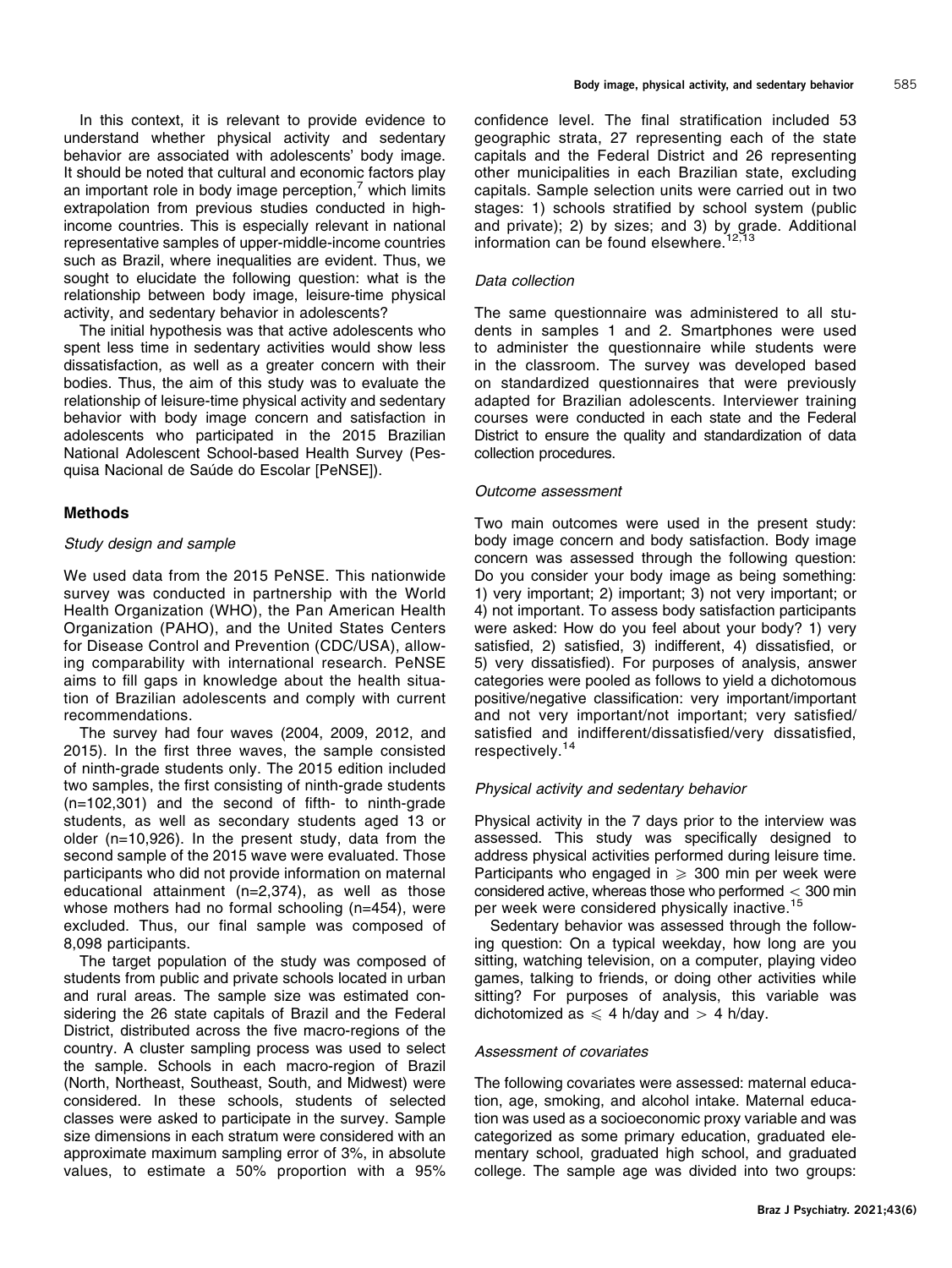13 to 15 years and 16 to 17 years. Smoking and alcohol intake were assessed as yes-or-no questions.

#### Ethics statement

The project was approved by the Brazilian National Research Ethics Commission (Comissão Nacional de Ética em Pesquisa [CONEP]; protocol no. 1.006.467/ 2015) in accordance with National Health Council (Conselho Nacional de Saúde [CNS]) Resolution no. 196 of October 10, 1996. Participation was voluntary and participants were allowed to skip any questions or refuse to answer the whole questionnaire. All individual information was kept confidential, and schools were also not identified.<sup>[12](#page-5-0)</sup>

#### Statistical analysis

Data were analyzed using the STATA statistical package, version 14.0. Descriptive statistics (absolute and relative frequencies) were used to characterize the sample according to the studied outcomes and covariates. Crude and adjusted logistic regression analyses were performed, with their values expressed as odds ratios (OR) and their respective 95% confidence intervals (95%CI). The analysis was adjusted for sex, age, maternal education, and skin color. Only variables with  $p < 0.20$ in crude analysis remained in the adjusted model. An alpha of 5% was considered for statistical significance.

#### **Results**

Most of the participants were aged 13 to 15 years (65.2%), male (50.5%), and nonwhite (60.6%). Regarding maternal education, graduated high school (32.1%) was the most reported level. The sociodemographic characteristics of the study sample, stratified by sex, are shown in Table S1, available as online-only supplementary material. No associations were observed between sex, skin color, and age. Graduated high school was the highest maternal educational level reported by both boys and girls (34.1 and 33.8%, respectively;  $p < 0.001$ ).

The majority of participants did not meet the physical activity recommendation (67.6%), and 41.5% reported engaging in sedentary activities for 4 to 8 h/day. Male participants were more likely to meet physical activity recommendations (41.2%) than females (23.4%;  $p <$ 0.001). In addition, the prevalence of sedentary behavior lasting 4 to 8 h/day was higher among girls than boys: 44.5 and 41.6%, respectively ( $p = 0.007$ ).

Regarding body image concerns, most participants reported that body image was very important/important (83.4%) and most were satisfied with their bodies (68.2%). Girls were more concerned with their body image compared to boys (86 vs. 82.3%, respectively;  $p <$ 0.001). On the other hand, male participants (72.2%) were more satisfied with their body image when compared to female ones (59.3%;  $p < 0.001$ ).

Table 1 shows the crude and adjusted analyses between body image concern and body satisfaction, physical activity, and sedentary behavior for the overall sample. Participants who met physical activity recommendations were less likely to be dissatisfied with their bodies (OR 0.60; 95%CI 0.53-0.68). Regarding sedentary behavior, those who reported more time per day sitting  $($   $\geq$  4 h/day) were more likely to consider their body image less important (OR 1.18; 95%CI 1.04-1.33) and report greater dissatisfaction with their bodies (OR 1.41; 95%CI 1.28-1.55).

[Tables 2](#page-3-0) and [3](#page-3-0) present crude and adjusted analyses between body image concern/body satisfaction and physical activity/sedentary behavior, stratified by sex. Male participants who met physical activity recommendations were less likely to be dissatisfied with their bodies (OR 0.55; 95%CI 0.47-0.65) and to report that their body image was not important (OR 0.64; 95%CI 0.53-0.78).

Table 1 Crude and adjusted analyses for the relationship of body image concern and body image satisfaction with leisure-time physical activity and sedentary behavior (PeNSE 2015, n=8,049)

|                                                       | Crude OR (95%CI)  | p-value | Adjusted* OR (95%CI) | p-value |
|-------------------------------------------------------|-------------------|---------|----------------------|---------|
| Body image concern                                    |                   |         |                      |         |
| Sedentary behavior (n=8,053), h/day                   |                   | < 0.001 |                      | 0.007   |
| < 4                                                   | 1.0               |         | 1.0                  |         |
| $\geqslant 4$                                         | $1.16(1.03-1.31)$ |         | 1.18 (1.04-1.33)     |         |
| Leisure-time physical activity (n=8,053), min/week    |                   | 0.106   |                      | 0.136   |
| $<$ 300                                               | 1.0               |         | 1.0                  |         |
| $\geqslant$ 300                                       | $0.91(0.79-1.03)$ |         | $0.91(0.80-1.03)$    |         |
| Body satisfaction                                     |                   |         |                      |         |
| Sedentary behavior (n=8,041), h/day                   |                   | < 0.001 |                      | < 0.001 |
| < 4                                                   | 1.0               |         | 1.0                  |         |
| $\geqslant$ 4                                         | $1.47(1.34-1.61)$ |         | 1.41 (1.28-1.55)     |         |
| Leisure-time physical activity $(n=8,041)$ , min/week |                   | < 0.001 |                      | < 0.001 |
| $<$ 300                                               | 1.0               |         | 1.0                  |         |
| $\geqslant$ 300                                       | $0.68(0.61-0.75)$ |         | $0.60(0.53 - 0.68)$  |         |

95%CI = 95% confidence interval; OR = odds ratio; PeNSE = Pesquisa Nacional de Saúde do Escolar (Brazilian National Adolescent Schoolbased Health Survey).

\* Adjusted for age, maternal education, smoking, and alcohol intake.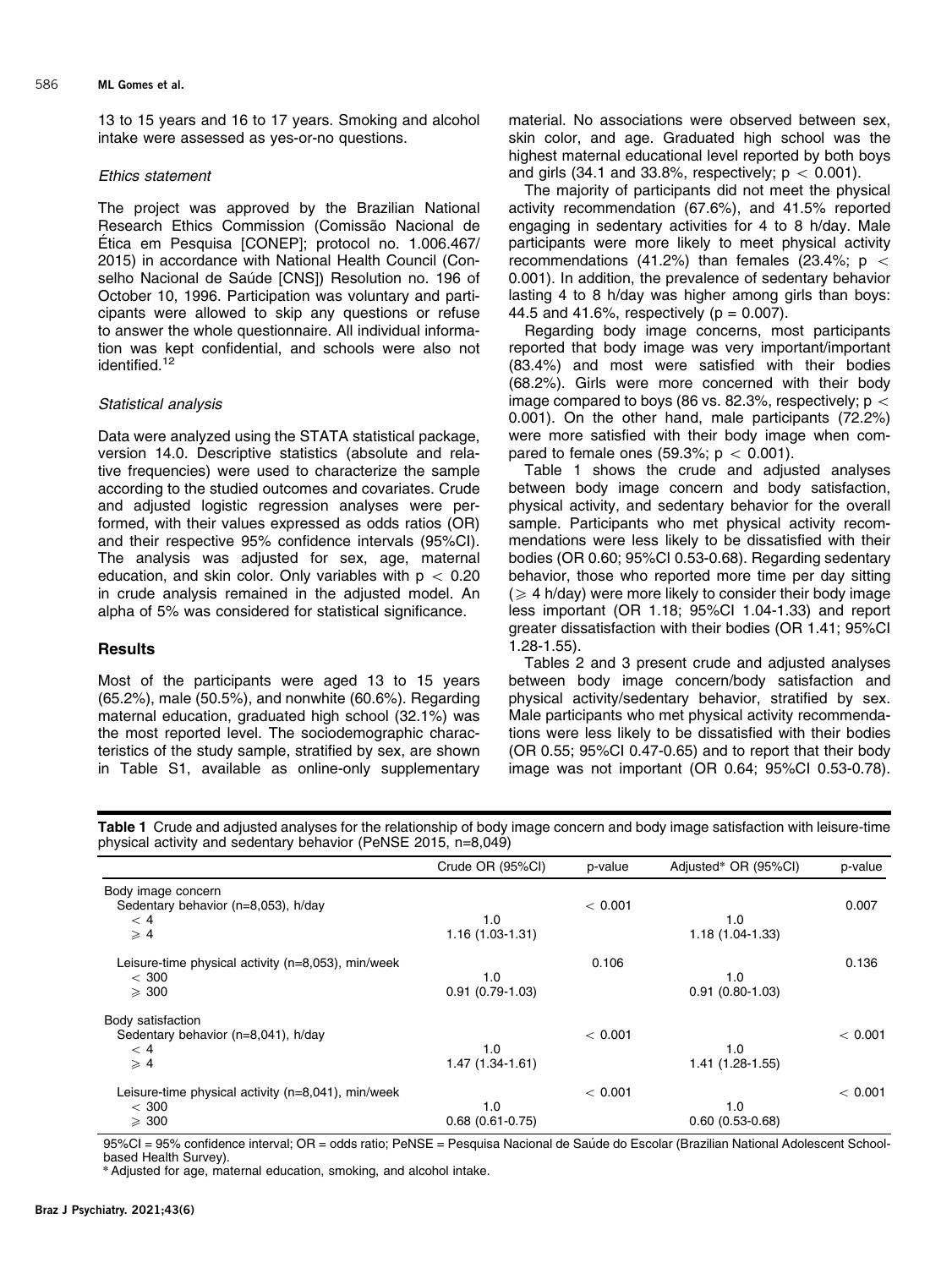<span id="page-3-0"></span>

|  |  |                                                                |  |  |  | Table 2 Crude and adjusted analyses for the relationship of body image concern with leisure-time physical activity and |  |  |
|--|--|----------------------------------------------------------------|--|--|--|------------------------------------------------------------------------------------------------------------------------|--|--|
|  |  | sedentary behavior in male and female adolescents (PeNSE 2015) |  |  |  |                                                                                                                        |  |  |

|                                          | Crude OR (95%CI)    | p-value | Adjusted* OR (95%CI) | p-value |
|------------------------------------------|---------------------|---------|----------------------|---------|
| Male (n=3,966)                           |                     |         |                      |         |
| Sedentary behavior, h/day                |                     | 0.001   |                      | 0.001   |
| < 4                                      | 1.0                 |         | 1.0                  |         |
| $\geqslant$ 4                            | $1.33(1.13-1.56)$   |         | $1.32(1.12-1.55)$    |         |
| Leisure-time physical activity, min/week |                     | < 0.001 |                      | < 0.001 |
| $<$ 300                                  | 1.0                 |         | 1.0                  |         |
| $\geqslant$ 300                          | $0.74(0.62-0.85)$   |         | $0.64(0.53-0.78)$    |         |
| Female (n=4,085)                         |                     |         |                      |         |
| Sedentary behavior, h/day                |                     | 0.829   |                      | 0.678   |
| < 4                                      | 1.0                 |         | 1.0                  |         |
| $\geqslant$ 4                            | $1.02(0.85 - 1.21)$ |         | $1.04(0.87-1.24)$    |         |
| Leisure-time physical activity, min/week |                     | 0.615   |                      | 0.434   |
| $<$ 300                                  | 1.0                 |         | 1.0                  |         |
| $\geqslant$ 300                          | $1.05(0.85 - 1.30)$ |         | $1.11(0.86 - 1.44)$  |         |

95%CI = 95% confidence interval; OR = odds ratio; PeNSE = Pesquisa Nacional de Saúde do Escolar (Brazilian National Adolescent Schoolbased Health Survey).

\*Adjusted for age, maternal education, smoking, and alcohol intake.

|  |  | Table 3 Crude and adjusted analyses for the relationship of body satisfaction with leisure-time physical activity and sedentary |  |  |  |  |
|--|--|---------------------------------------------------------------------------------------------------------------------------------|--|--|--|--|
|  |  | behavior in male and female adolescents (PeNSE 2015)                                                                            |  |  |  |  |

|                                          | Crude OR (95%CI)    | p-value | Adjusted* OR (95%CI) | p-value |
|------------------------------------------|---------------------|---------|----------------------|---------|
| Male $(n=3,956)$                         |                     |         |                      |         |
| Sedentary behavior, h/day                |                     | < 0.001 |                      | < 0.001 |
| < 4                                      | 1.0                 |         | 1.0                  |         |
| $\geqslant$ 4                            | 1.42 (1.22-1.62)    |         | $1.37(1.18-1.58)$    |         |
| Leisure-time physical activity, min/week |                     | < 0.001 |                      | < 0.001 |
| $<$ 300                                  | 1.0                 |         | 1.0                  |         |
| $\geqslant$ 300                          | $0.63(0.54 - 0.73)$ |         | $0.55(0.47-0.65)$    |         |
| Female $(n=4,085)$                       |                     |         |                      |         |
| Sedentary behavior, h/day                |                     | < 0.001 |                      | < 0.001 |
| < 4                                      | 1.0                 |         | 1.0                  |         |
| $\geqslant$ 4                            | 1.44 (1.31-1.69)    |         | 1.39 (1.22-1.58)     |         |
| Leisure-time physical activity, min/week |                     | 0.219   |                      | 0.291   |
| $<$ 300                                  | 1.0                 |         | 1.0                  |         |
| $\geqslant$ 300                          | $0.91(0.79-1.06)$   |         | $0.90(0.74-1.09)$    |         |

95%CI = 95% confidence interval; OR = odds ratio; PeNSE = Pesquisa Nacional de Saúde do Escolar (Brazilian National Adolescent Schoolbased Health Survey).

\*Adjusted for age, maternal education, smoking, and alcohol intake.

There was no association between leisure-time physical activity and body image concern or satisfaction in female participants.

Male participants who spent 4 to 8 h/day on sedentary behaviors were more likely to consider their body image important (OR 1.32; 95%CI 1.12-1.55). However, no significant association was observed for female participants. When the relationship between sedentary behavior and body image satisfaction was analyzed, a significant association was observed in both sexes. Those who engaged in sedentary activities for 4 to 8 h/day were more likely to be dissatisfied with their bodies (males: OR 1.37; 95%CI 1.18-1.58; females: OR 1.39; 95%CI 1.22-1.58).

#### **Discussion**

The findings of this nationally representative study indicate that, in general, adolescents who engage in recommended levels of physical activity are less likely to be dissatisfied with their body image. On the other hand, engaging in 4 or more hours of sedentary activities per day showed an opposite effect. Nevertheless, stratified analysis showed that, for body image concern and body satisfaction, this relationship was only significant for boys; among girls, only sedentary behavior was associated with body dissatisfaction.

Our findings are in line with previous studies, corroborating the evidence that different factors influence body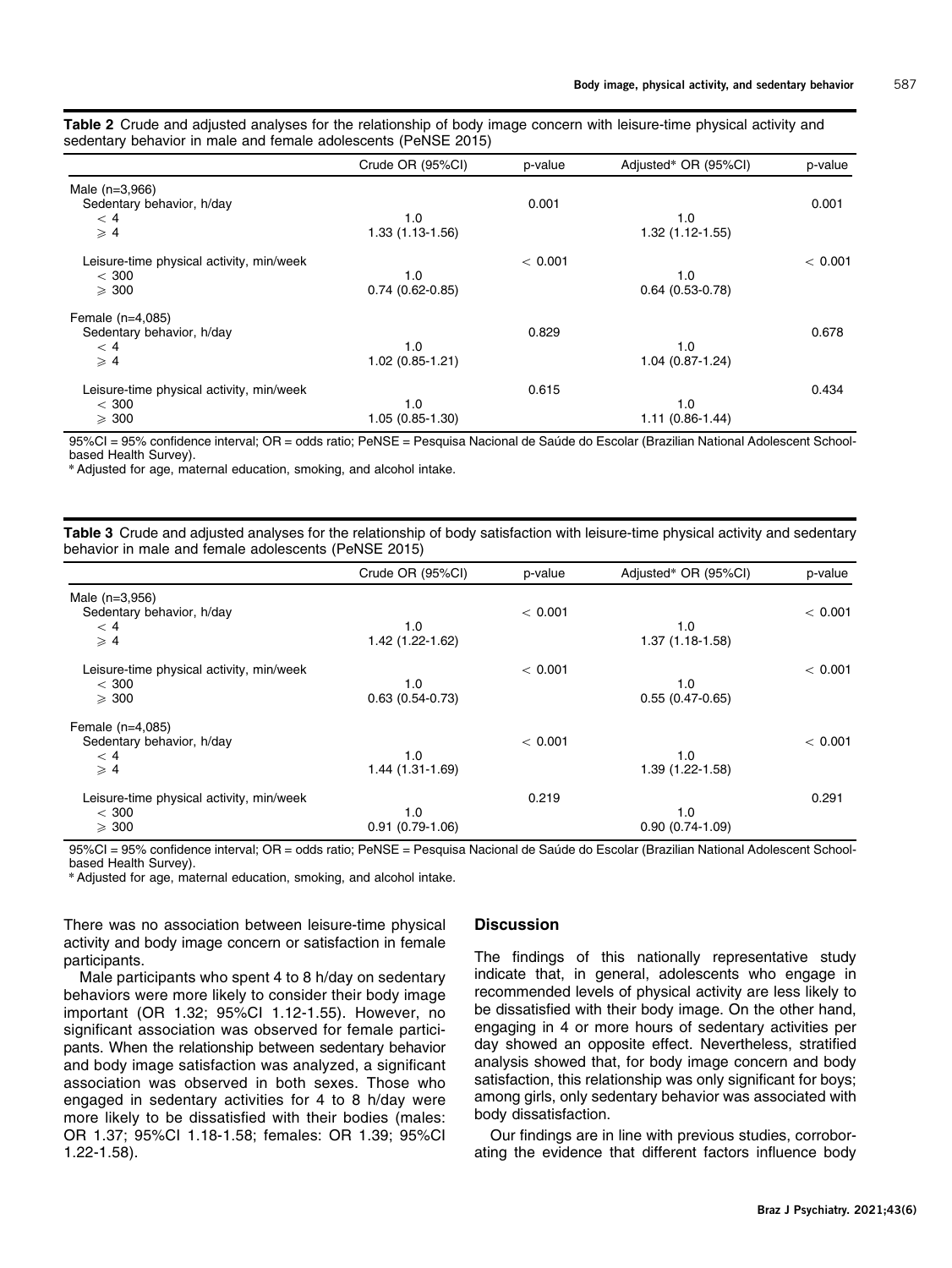satisfaction between girls and boys.<sup>[2,4,7,9,16](#page-5-0)-[18](#page-5-0)</sup> The physical changes inherent to adolescence seem to affect females' body satisfaction more intensely[.17](#page-5-0) A longitudinal study showed a 4% reduction in body satisfaction among girls after 2 years of follow-up, while satisfaction levels remained stable among boys.[19](#page-5-0) Another study followed adolescent girls from the seventh to the eleventh grade and found that they had early and growing dissatisfaction as they grew older.<sup>[20](#page-5-0)</sup> It is plausible that older adolescents are more concerned with these factors than younger adolescents, who transitioned from childhood less recently.

Because women are more exposed to the media, in which there is a discrepancy between the ideal presented and real bodies, this might translate into excessive self-demands with respect to female aesthetic standards.<sup>[2,18](#page-5-0)</sup> At the same time, an increase in muscle mass has been observed in male adolescents in this population, which brings their actual body image to the male figure idealized by the media and can thus contribute to greater bodyimage satisfaction among boys. $2$  In this context, girls perform physical activities in order to lose weight/body fat, while for boys, the goal is to increase muscle mass.<sup>[21](#page-5-0)</sup>

The findings of our study reveal that active adolescents attached greater importance to body image and were less likely to be dissatisfied with their bodies, which is in line with previous studies in this population.<sup>[7,10,21,22](#page-5-0)</sup> Stratified analysis showed that, among active boys, less dissatisfaction and a greater concern with body image were observed; however, the same was not observed in girls. Indeed, previous evidence had already shown that engagement in sports activities has a positive effect on body satisfaction but with a significant moderation of sex, with the association holding true only in boys.<sup>[16](#page-5-0)</sup>

The greater aesthetic demands placed on girls may help to explain the lack of an association in females. The sociocultural concept of an idealized body for the female sex is characterized by elegance and fragility, which makes girls less likely to desire a sportswoman's body. Two other reasons should be considered: aesthetic standards contribute to girls disliking sportswear; and menstrual periods can cause discomfort during practice.<sup>[23](#page-5-0)</sup> Due to these factors, girls can be physically inactive despite placing high importance on self-image.

A study carried out with female adolescents (aged 14 and 19) from a public school demonstrated that body dissatisfaction was associated with less physical activity and increased time spent in sedentary activities.<sup>[1](#page-5-0)</sup> The findings of our study also demonstrated an association of sedentary behavior with dissatisfaction and body image concern. The stratified analysis confirmed that adolescents of both sexes who remain more than 4 hours in sedentary behaviors presented a higher risk of dissatisfaction, while a greater importance attributed to body image was only confirmed for males.

Prolonged screen time may be a surrogate marker of greater exposure to unreal and idealized body shapes, and social networks have expanded the spread of these beauty standards.<sup>[9,10](#page-5-0)</sup> In this sense, a study with Spanish adolescents showed that body dissatisfaction was associated with higher levels of exposure to TV shows and magazines that addressed topics such as diet, fitness, and beauty[.4](#page-5-0) Computer time at leisure was associated with greater body dissatisfaction among girls, but not among boys. Conversely, computer time for schoolwork was associated with a more positive body image, which may indicate that, in this case, girls are less exposed to beauty ideals and, therefore, to a lesser influence on their self-perception.<sup>[10](#page-5-0)</sup>

Sociocultural influence is the main driver of body dissatisfaction, with lesser effects from biological and psychological variables.[24](#page-5-0) Although body size – generally assessed by the body mass index (BMI) – can contribute to body image, perceptions related to social pressures, comparisons, and internalization may also play a central role in the way adolescents evaluate their bodies.<sup>[25](#page-5-0)</sup>

Evidence points to an association between the importance attributed to body image and body perception, indicating that body self-evaluation in adolescents is closely related to the centrality that body appearance has in their values. This can consequently reflect on their efforts to maintain or adapt to aesthetic standards, seeking to lose body weight or gain muscle mass.<sup>[26](#page-5-0)</sup> This is in line with the findings of the present study, in which active boys attributed greater importance to body image, while those who spent more time in sedentary behaviors rated it as less important.

Some limitations of the present study are worth noting. The exposures of physical activity and sedentary behavior were investigated through a questionnaire, and are thus susceptible to information bias. We cannot rule out residual confusion due to unmeasured variables, such as maturation stage and BMI. Data regarding weight and height were not properly assessed in the PeNSE 2015 survey, which prevented us from looking for a possible relationship between BMI and body image. Also, due to the cross-sectional design of our study, we cannot rule out the possibility of reverse causality. Future prospective or experimental studies are needed to elucidate causal links between body image and health behaviors in adolescents.

The sample size and selection representative of the Brazilian adolescent population is the main strength of this study. Besides, our study brings new evidence regarding the relationship between body image and health behaviors in adolescence. Physical activity and sedentary behavior are often overlooked in studies that analyze associations with body image.

Our findings suggest that engaging in physical activity can contribute to reduce body image dissatisfaction. This result is important, considering that studies have shown an association of body satisfaction in adolescents with higher levels of well-being,<sup>18</sup> higher self-esteem and lower stress levels,<sup>[26](#page-5-0)</sup> and lower levels of depressive symptoms<sup>16</sup> and emotional and behavioral problems.<sup>9</sup> Thus, the importance of developing a healthy body image in adolescence must be emphasized due to the consequences associated with health.

In conclusion, the present study observed that, in a representative sample of Brazilian adolescents, physical activity was associated with greater body image satisfaction and concern, while a longer time spent in sedentary behavior was inversely associated with these aspects.